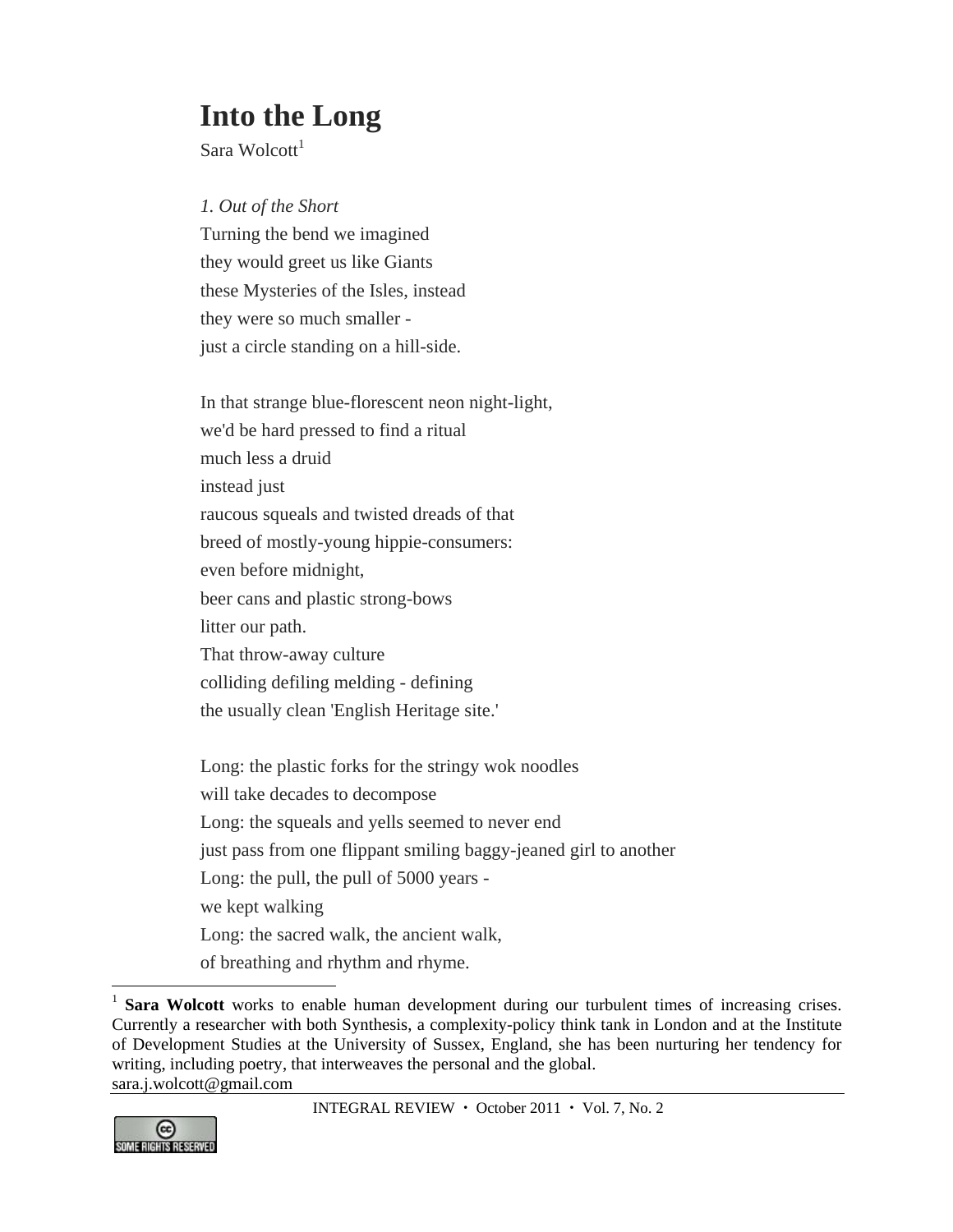Picking our way amongst debris blankets hash we walked the walk we had never been permitted to walk before we crossed the barrier that tonight of all nights the English Heritage did not police we crossed the barrier that even we did not understand: the young coming to greet the Old Ones.

She gasped as we crossed the barrier. Took my arm; her hands were cold she said can you believe it they suddenly seem so big.

So much smaller than anything in London When we crossed the barrier size reconfigured itself to a world without skyscrapers just human muscle and laughter and (perhaps) faith.

Oh, these stones. Crossing the barrier that my parents crossed before I was born when they stood here I now stand I now stand Amongst the standing stones touch 5000 years of lichen and cold and warmth nothing but compassion we all reach out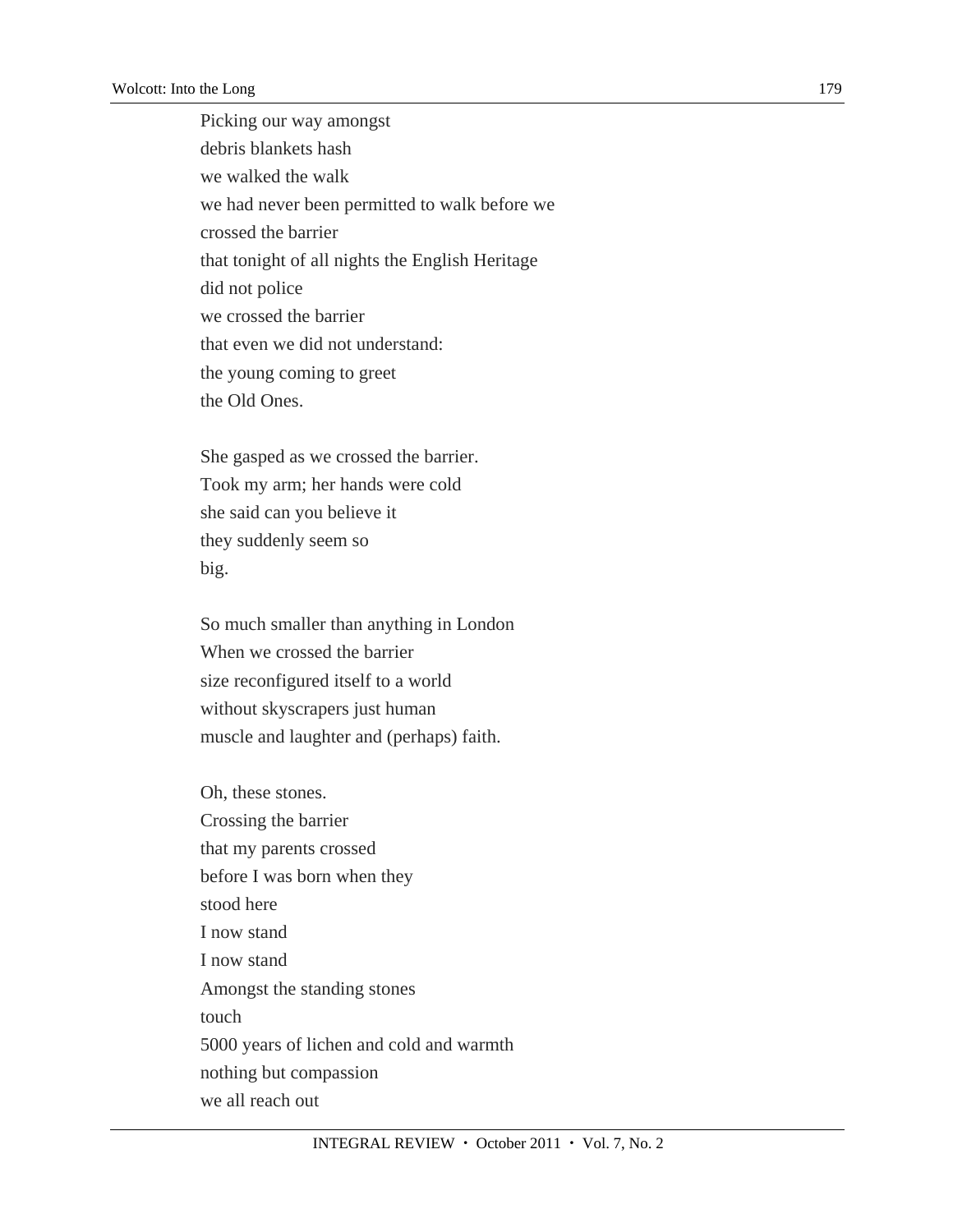to touch the Long Not noticing if we stand on beer cans.

All night we kept staring at them. She popped a little seed told me it was acid and would only take a few minutes to work - He opened and drew back the strong bow glowing golden light shining through plastic she carefully laid out the flimsy trash bags to protect us from the wet - (we were without wool blankets. we were not our mothers.) and we stared into the Long embodied in the stone.

## *2. Centre Circle*

I waited till after midnight to fully enter into the Long - I feared a mosh pit but all that living flesh was more akin to swimming among a thousand seals.

After my shoulders began slowly to move (how did they get so stiff? Where have I been? - oh yeah - Lost in the short.) I took up the meaning of my given name: princesssan, wise woman, minister-ess she who (got away with) laughing at god now standing on Stones.

180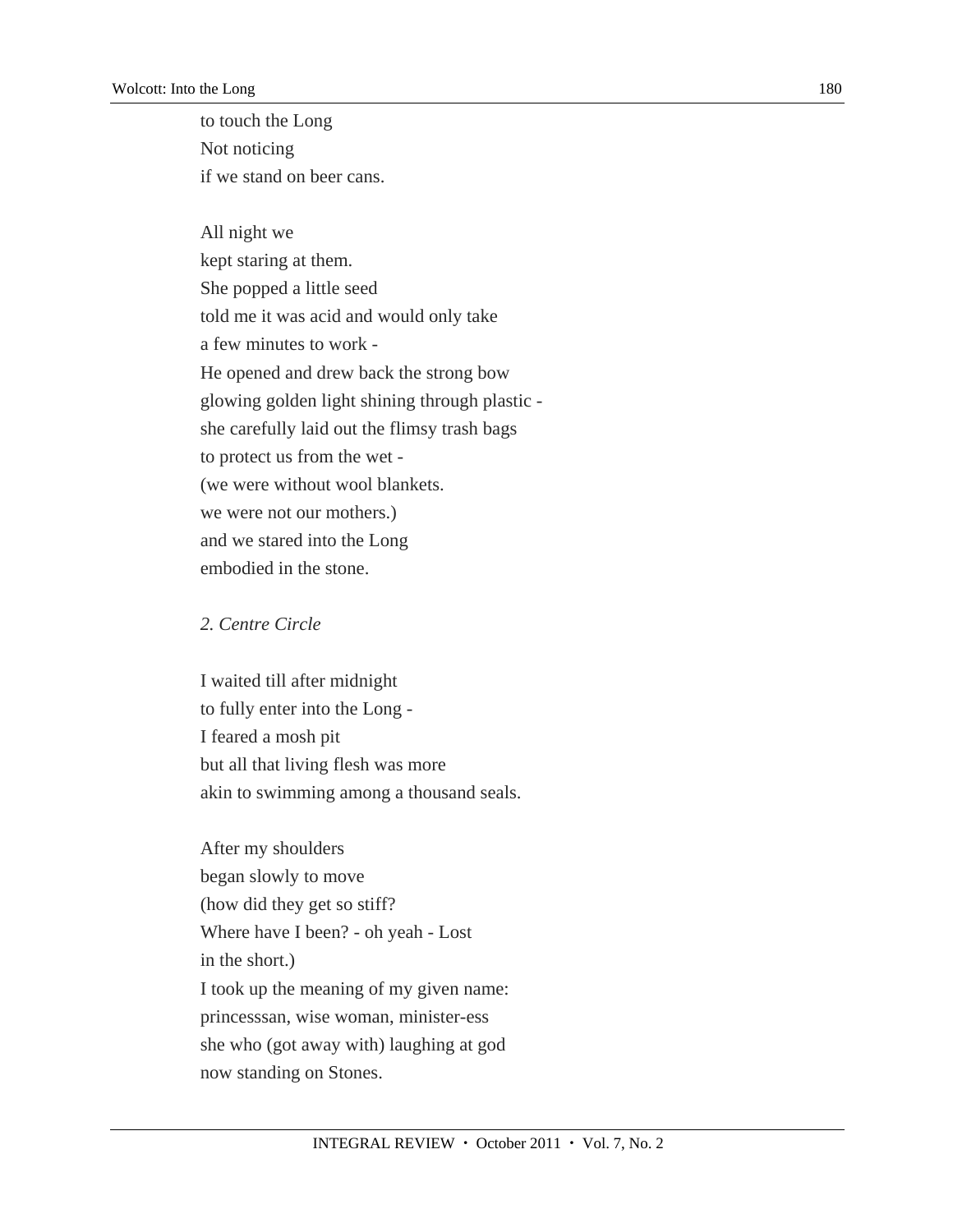Not so high

as a corner office I could touch drummer's head sitting beneath me let his rhythm overtake me dancing spontaneous yelling embrace me.

Celebrating the longest day through witnessing the shortest (misty chilly) night: Raise hands above head draw down the moon; Dear druids forgive us we mean no usurpation; just responding to that calling we risk forgetting into the long.

Looking amongst a sea of laughing untrained warriors who do not know the ways of the druids who do not know the chants or the songs who do not know how to care for the dying who do not know how to properly wash the dead who do not know how to harness the energy Who are looking ahead only dimly, drunkenly I see the stones holding the hooting descendents of their makers such immense imperfection.

In this time of such planetary destruction we are the ones they must rely upon for protection? (or are they the weighty Guardians?) do my fellow dancing fools know the collapse of the system? regardless: the stones hold them. They have seen so much more than I they know the rise and fall of how many kings, civilisations, children.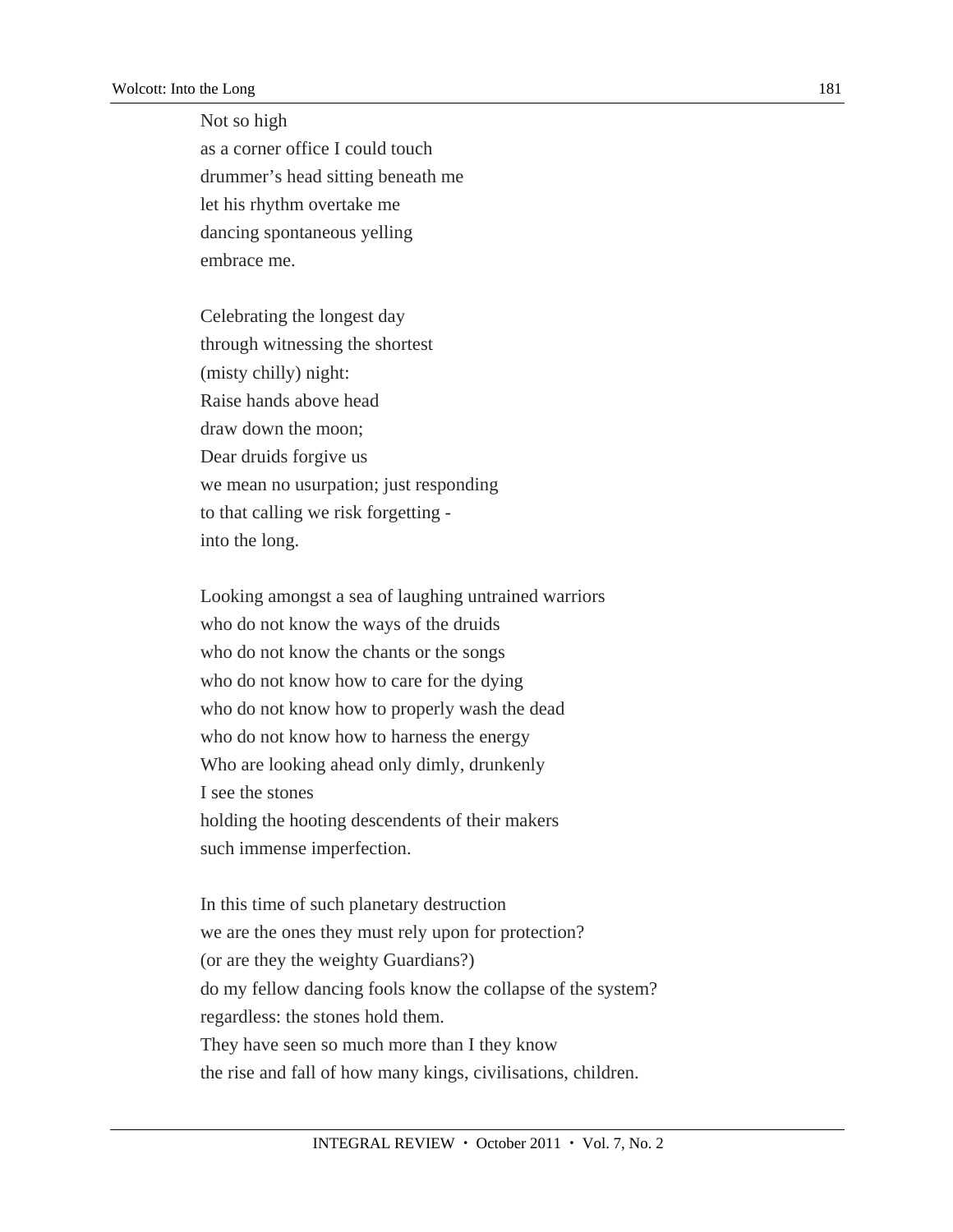In the flashing lights of cameras even the stones in their stillness seem to be moving opening Maybe in the old days it wasn't always proper somber rituals by chieftains but sometimes people came to laugh drum scream awaken the stones danced in their stillness on the longest day of the year.

I in my remembered-role the men came to me dancing, telling me their confessions: how they would never miss this night how it gave them energy for months how they couldn't explain it how they came to reclaim their heritage, not to be bought for 7 pounds - concession.

These men in big boots with strong hands that reached for booze and women and for the stones running their hands over the stones in homage turning to me he said isn't it all just so beautiful.

Yes, I said. Yes. And you from America! they laughed that their cousin might see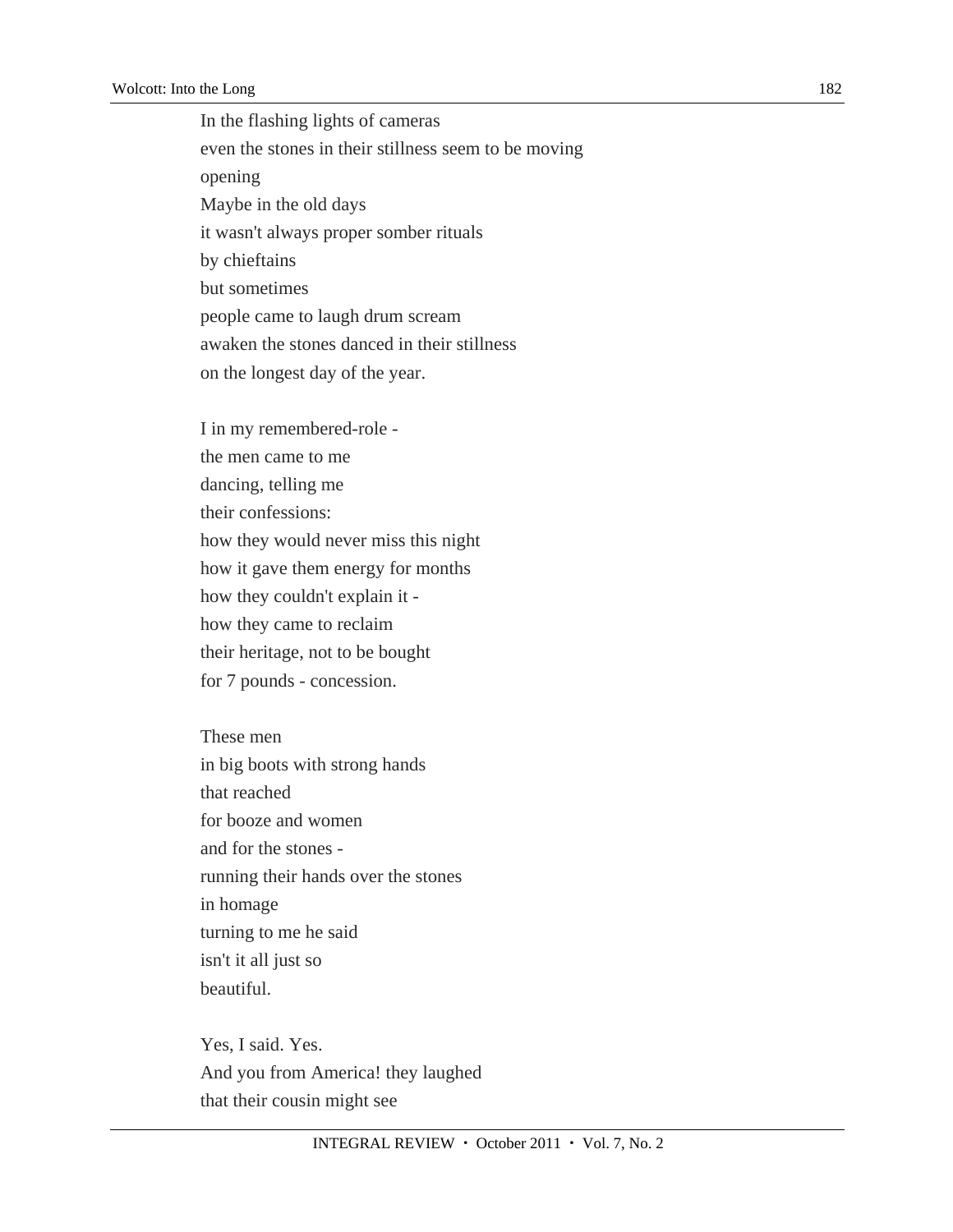what their sister who stayed at home to watch tele did not.

There

amongst the stones we knew ourselves: journeying into the long.

## *3. The Separation*

After the dawn broke

When the fields were filled with summer's colours Rose 21st century England's barriers between clean and filth, ruler and ruled, the poor and the proper re-emerging at the order of class and power taking the form of yellow-jackets with sharp teeth the bobbies pointed to the exit - that way. As if a circle ever had one exit.

Instinctively: resistance. fertile? the lust for the stones suddenly increased inadvertently compulsively we flocked to their side reaching out to caress the Long.

We who cling to our caves and our fear of one another we hoped these Guardians could teach us of that which we can not remember oh how long till we can touch them again?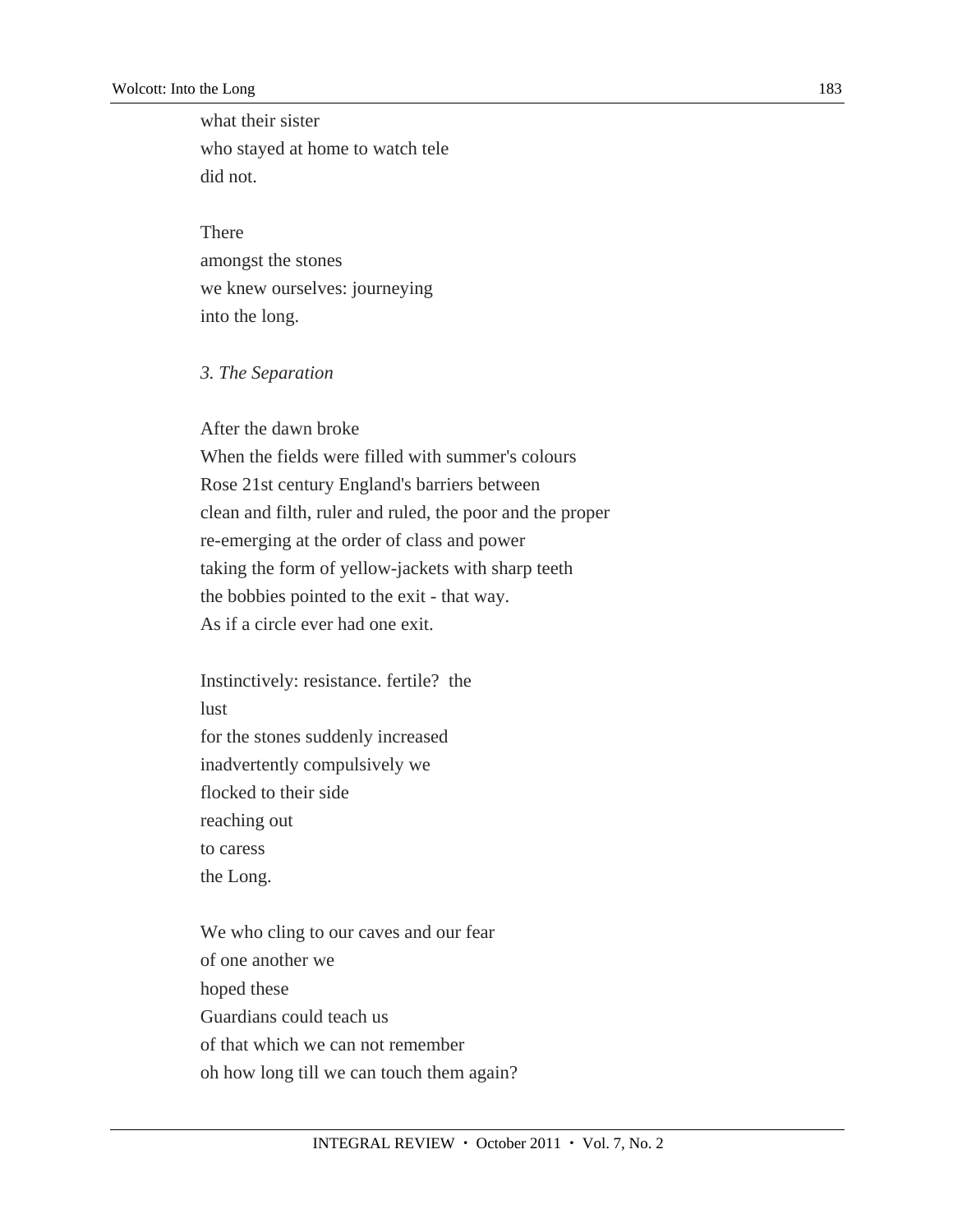That one, the tall one his blue-gray skin etched with wind, rain, and kisses (I suspect also - swords) I could stand next to him and lean he'd murmur the sweet nothingness of the Long that accepts infinitely the sorrows and joys of those trapped in the short.

But the bullet-proof vests (we who seek to love are dangerous) swept us away (no need to glare. I knew the rules of the game before I played. This time, at least, I obey.)

Suddenly everything (myopic animals/election cycles/quarterly reports my time here) was too short.

Leaving (not again) I kept looking back we all kept glancing as if afraid they had moved shuffling back into 'tourist mode.'

From the top of the hill they looked small - even short. Certainly cleaner, tip bags piled neatly in the far corner.

But my heart, re-aligned by Giants